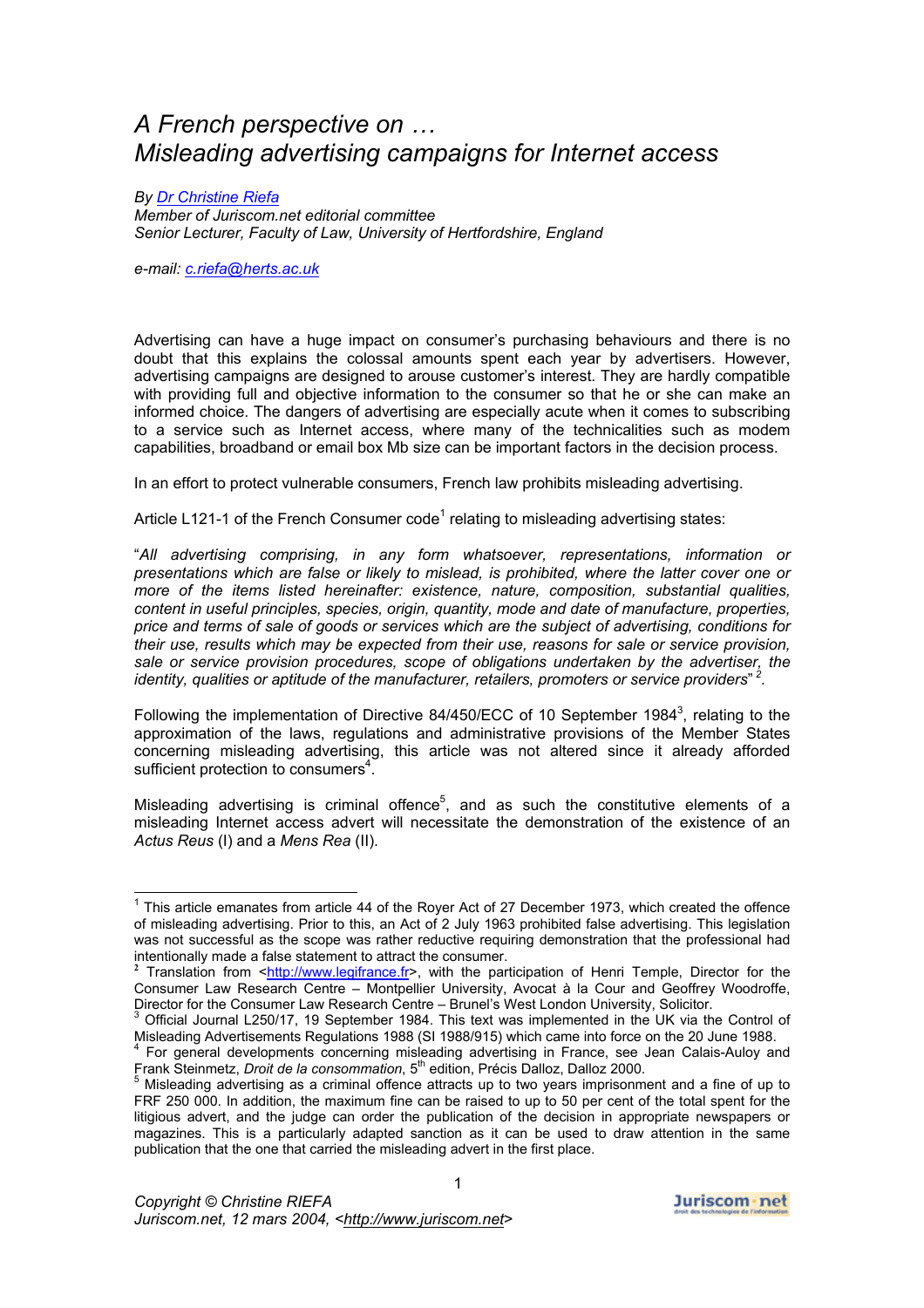## **I. The** *Actus Reus* **in misleading adverts for Internet access**

To characterise the *Actus Reus* in the offence of misleading advertising, it must be shown that the litigious statement is an advert (A) and that it is misleading (B).

# **A. An advert**

French legislation does not define what an advertisement is although the term is used in article L121-1 of the Consumer code. We must therefore find such definition elsewhere. Article 2(1) of Directive 84/450/EEC $<sup>6</sup>$  concerning misleading advertising defines 'advertising' as the making of</sup> a representation in any form in connection with a trade, business, craft or profession in order to promote the supply of goods or services, including immovable property, rights and obligations.

In French law, the Cour de Cassation<sup>[7](#page-1-1)</sup> defined the notion as: "any means of information *seeking to allow potential clients to form an opinion on the characteristics of the goods or service offered*". This is a rather loose definition allowing the application of the prohibition concerning misleading advertising to a large number of statements.

The adverts concerned by article L121-1 can indeed take many forms. For example, the offence will be constituted whether the statement is made either orally or in writing. For example, a label required by law<sup>[8](#page-1-2)</sup>, commercial documents<sup>[9](#page-1-3)</sup>, or indications contained in a catalogue<sup>10</sup> have all been defined as written adverts. Statements on a poster on public streets will also be considered an advertisement.

Specifically with regards to Internet access, the Versailles Court of Appeal considered that written statements on CD-ROM wrappings, in magazines and on television screens were to be considered as advertising<sup>11</sup>. But equally, the statements made by a sales representative<sup>12</sup> for the provision of Internet access, could be defined as advertising.

Misleading advertising can also concern the sale of goods or services, which of course, clearly includes the provision of Internet access to a consumer.

# **B. A misleading advert**

To evaluate the misleading qualities of an advert, the judge has to refer to the average member of the target audience. For the European Court of justice<sup>13</sup>, this means that the judge must take into account the presumed expectations, which it evokes in an average consumer who is reasonably well informed and reasonably observant and circumspect.

The target audience will therefore have to be carefully considered, as the expectations of the consumer may be different from one target group to another. For example, the advert placed on a specialised IT online discussion group, may not have to be so clear as to what Mb sizes or broadband connection may mean, compared to the same advert placed in a general consumer magazine $14$ .

<span id="page-1-0"></span><sup>&</sup>lt;sup>6</sup> Official Journal L250/17, 19 September 1984.

<span id="page-1-1"></span> $\frac{7}{7}$  The Cour de Cassation is the highest judicial institution in France. The term "publicité" or advert, was defined in a decision from the Criminal chamber from 14 October 1998. Crim, 14 October 1998, JCP, ed. E., 1999. 462, note Conte; D. 2000, som. 130, obs. Gozzi. 8

<span id="page-1-2"></span>Crim 25 June 1984, D85, 80, note Forgoux. 9

<span id="page-1-3"></span>

<span id="page-1-5"></span><span id="page-1-4"></span>

<sup>&</sup>lt;sup>9</sup> Crim 21 May 1974, D74, 579, conclusions Robert.<br><sup>10</sup> Crim 8 December 1987, RTDCom, 1988, 666, observations Hemard and Bouloc.<br><sup>11</sup> CA Versailles, 21 November 2001, SNC AOL Bertelsman Online France v. SA Liberty Surf an

<span id="page-1-7"></span><span id="page-1-6"></span>

<sup>&</sup>lt;sup>12</sup> Article L 121-1 also applies to oral statements made on television or radio adverts.<br><sup>13</sup> ECJ 16 July 1998, C- 210/96, Gut Springenheide GmbH and Rudolf Tusky v.Oberkreisdirektor des Kreises Steinfurt - Amt für Lebensmittelüberwachung, on Marketing standards for eggs - Promotional descriptions or statements liable to mislead the purchaser - Reference consumer.

<span id="page-1-8"></span><sup>&</sup>lt;sup>14</sup> In all our case law examples, the target audience to consider was that of an average consumer, without particular knowledge in the ways of the Internet.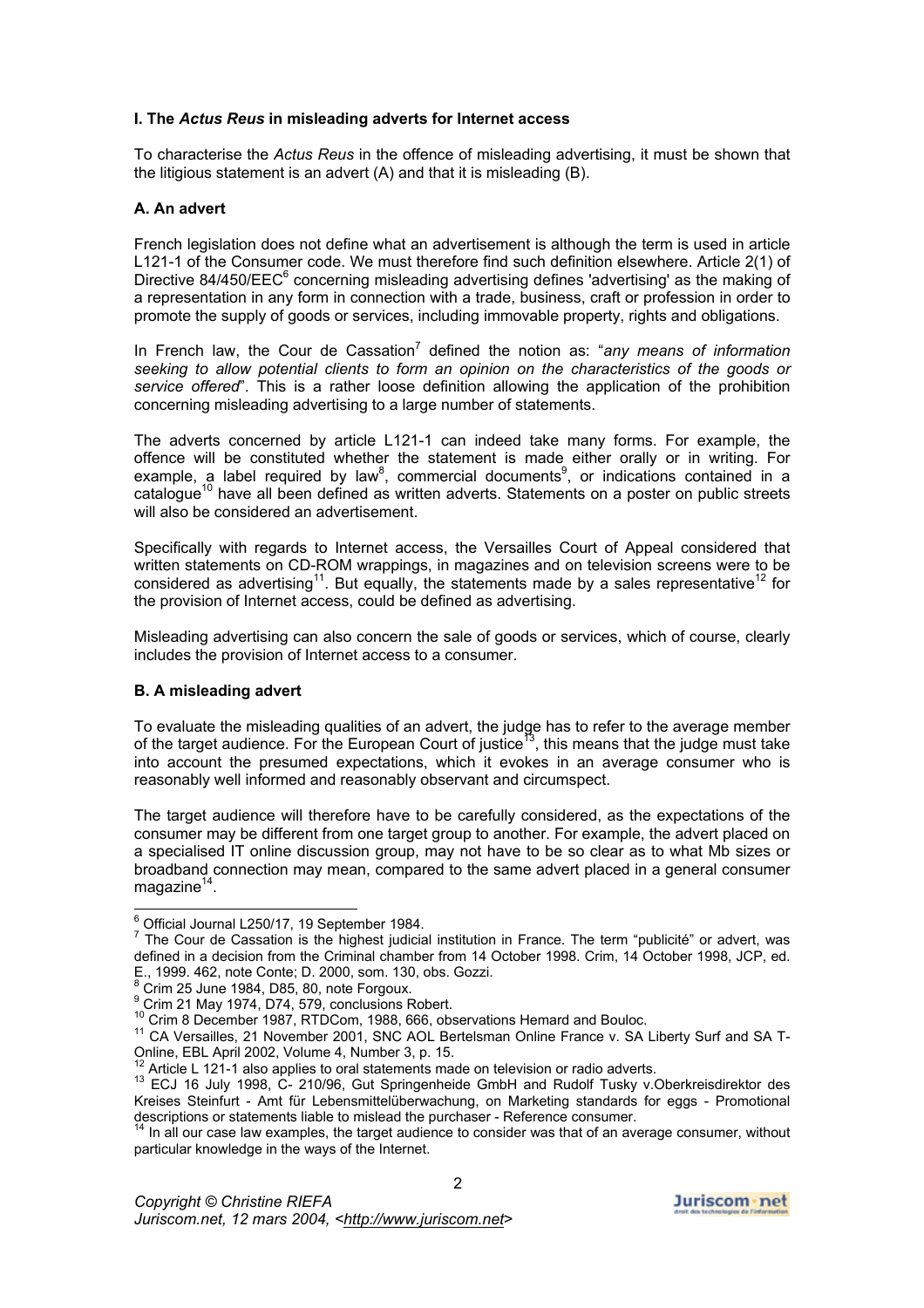Article L121-1 of the consumer code, prohibits plain lies, i.e. adverts containing false information altogether<sup>15</sup> as well as misleading advertising which without being false leads the consumer to believe in virtues that the product or service does not have.

When the advert is misleading it must concern one of the elements listed in article L121-1. Article 3 of the Directive 84/450/ECC of 10 September 1984<sup>16</sup> also introduces an indicative list of criteria, which if fulfilled would characterise a misleading advert. Unfortunately, the French text does not make article's L121-1 list an indicative one, but rather an exhaustive list requiring that at least one of the elements be fulfilled to prohibit the advert as misleading. Nevertheless, the French list is so wide that it has always managed to cater for all conceivable situations, especially since one criterion will suffice to characterise the offence.

Many adverts concerning Internet access can be caught under this branch of article L121-1. Those adverts that have stolen the judicial limelight have done so with regards to protecting consumers mislead by statement of "gratuity of service" (1) or "unlimited access" (2).

#### **1. Free Internet access**

In order to illustrate the mechanics of article L121-1 with regards to defining the *Actus Reus* of the offence, we will use the example of an AOL advert. A few years back, in 1998, AOL was offering, on CD-ROM wrappers "*50 hours free connection\*"*. A footnote, hardly visible at the end of the statement was referring consumers to restrictive conditions of use described at the back of the wrapper in small letters. This statement explained that:

"*AOL is accessible from all metropolitan France for the price of a local telephone call. This offer comprises 50 free connection hours to use within 30 days from the first connection. At the end of the free trial period, you have nothing to do to continue with your subscription. You can unsubscribe at all times by writing to the above address. To benefit form the free trial offer to AOL, you must be over 18 and hold a valid credit card or bank account. This offer is reserved to one trial per address, in metropolitan France and until the 31/12/1998. This information is accurate as on 01/07/1998*".

The offence of misleading advertising was constituted here on two counts: it was likely to mislead on the price and terms of sale of service (a) and on the conditions of use of the service (b).

#### **a. Practice likely to mislead on the price and terms of sale of goods or services, which are the subject of advertising**

Such an advert was likely to mislead on the price, as it claimed to be a free offer when in fact, the consumer had to pay for the telecommunications necessary to connect to the Internet and to the provider's service. The use of the term "free" was thus misleading.

<span id="page-2-0"></span><sup>&</sup>lt;sup>15</sup> For example, in 1997, at the premises of Internet access development in France, the provider World-Net was claiming in its commercial documentation that it was the *"first internet access provider in France with 25000 users and 23 access points"*. This information was in fact erroneous. Indeed, during the same period, a study conducted by the consumer association 60 millions de Consommateurs revealed that Compuserve had 75000 subscribers and CalvaNet also had 23 access points in France. This could have resulted in a condemnation in front of a court but the access provider withdrew the information before any complaints was made. Nevertheless it is highly likely that a court of law would have characterised that the statements were false and, giving the circumstances surrounding the offer of such service, opted for a prohibition and pronounced criminal sanctions. Indeed, at the time, Internet access was not very well developed and consumers only started discovering the Internet. Connections via local phone numbers was rare and claiming that 23 access points were available suggesting that World-net was the first provider could have unduly influenced some customers.

<span id="page-2-1"></span><sup>&</sup>lt;sup>16</sup> Official Journal L250/17, 19 September 1984.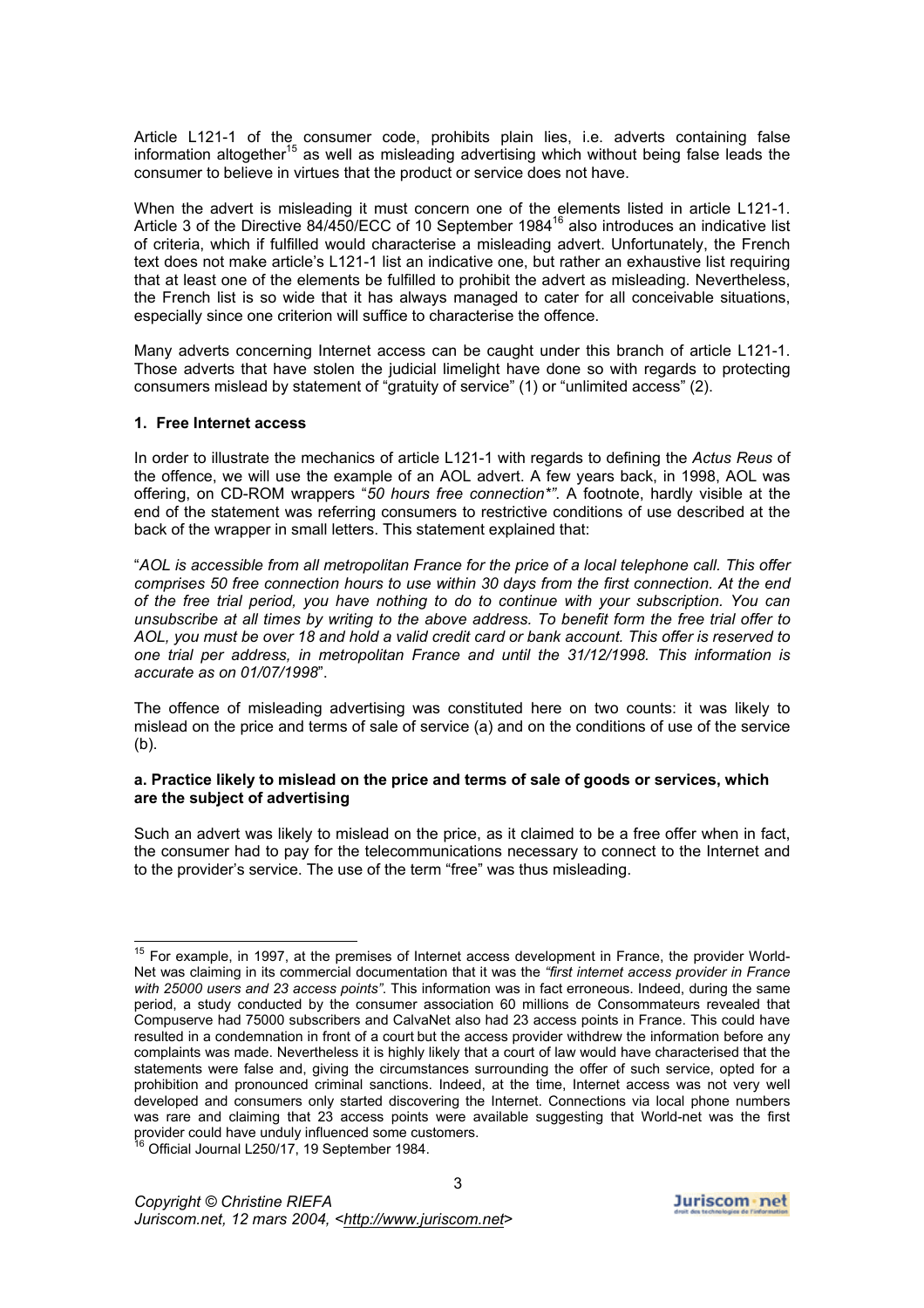Under French law, the term "free" should only be used when the service offered is totally free and does not hide any costs or incorporate them into the price of the service or product. The Paris Court of Appeal confirmed this last principle in 1999<sup>17</sup>, deciding that the offence of misleading advertising was constituted in the case of the resale of modems with the mention that the cost of internet access was free, when in fact it was build into the price of the modem.

In 2001, the Versailles Court of Appeal went even further with regards to the use of the word "free" in the case of *SNC AOL Bertelsman Online France v. SA Liberty Surf and SA T-Online*[18.](#page-3-1) Following this case, it can be inferred that the term "free" not only means that the free trial must be absolutely free of any hidden costs during the trial but that it must also be free of any costs following this period.

In this instance, AOL had launched another campaign, during the autumn of 2001, advertising a 20 hours trial offer, "free and without commitment" on all connection kit wrappers, radio, television, in magazines and on AOL's web site.

The 20 hours free trial offer, presented as 20 hours of Internet time completely free of charge was including communications costs. This was nevertheless deemed to be misleading by the judge as the statement suggested that the consumer would be without obligations at the end of the period, whereas in reality, the consumer was automatically locked into a contract unless and until AOL was informed. The consumer was also to pay all hours used over and above the 20 hours free trial.

This practice, known as "negative option", consists for the Internet access provider to proceed with the debit of the consumer's account at the end of the free trial period, considering that the silence kept by the consumer amounts to acceptation of the subscription. This practice is however extremely dangerous, especially since consumers are very badly informed. Free trial offers normally states the terms and conditions applicable at the end of the trial period in small character and do not provide for a reminder to be sent to the consumer explaining that unless he or she contacts the provider to cancel, they will be entering into a binding contract and be liable for the full amount of the subscription. It is therefore clear that the *Actus Reus* of the offence of misleading advertising will be constituted, the statement being likely to mislead on the price and terms of sale of services.

## **b. Practice likely to mislead on the conditions for the use of the service subject of advertising**

The use of footnotes in adverts has always been slightly controversial. The referral to another statement may indeed be quite confusing and make it difficult to clearly understand what the offer contains. Nevertheless when those footnotes refer to statements simply to add more precisions, they are normally tolerated by law and by the BVP<sup>19</sup>, providing that they can be read in normal conditions. That is, the mention should be horizontal, with a font size proportional to the size of the main statement.

In the AOL campaign from 1998, the use of a footnote to refer consumers to further conditions of use of the free trial was likely to mislead consumers, as it did not concern purely matters of details, but concerned information changing the conditions of use of the service. Indeed, the advert stated: "*This offer comprises 50 free connection hours to use within 30 days from the first connection*"*,* when on the main side of the wrapper, the statement only mentioned "*50 hours free connection\*"*. This referral had the effect of reducing the period during which the consumer could enjoy its free trial and as a consequence mislead on the conditions of use of the service, which at first glance appeared to be 50 hours without any other limitations.

<span id="page-3-0"></span><sup>&</sup>lt;sup>17</sup> CA Paris, 13e section A, 31 May 1999, X v. Ministère public, Com. Com. Electr. 2000, Number 33, p.<br>22, note Jean-Christophe Galloux.<br><sup>18</sup> OA Marsilles, 24 News the 2004, 2006, 2006, 2016, 2016, 2017, 2018, 2018, 2019

<span id="page-3-1"></span>CA Versailles, 21 November 2001, *SNC AOL Bertelsman Online France v. SA Liberty Surf and SA T-Online.* See case commentary by Christine Riefa, EBL April 2002, Volume 4, Number 3, p. 15.

<span id="page-3-2"></span><sup>&</sup>lt;sup>19</sup> The BVP stands for Bureau de Verification de la Publicité. It is the professional body regulating the advertising industry in France.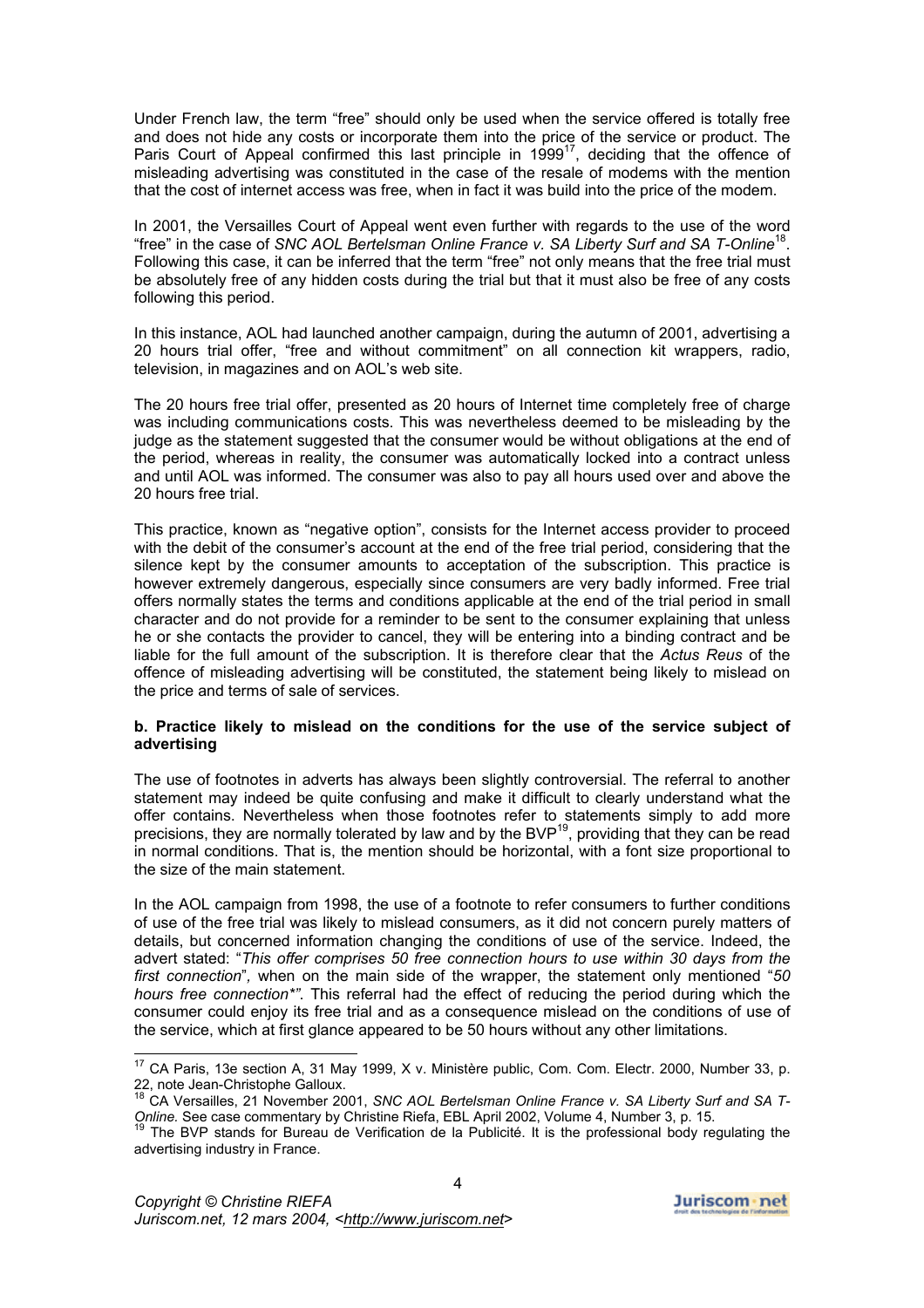Another AOL advertising campaign launched in 1999, offering "*100 hours! Free\**", would have also be considered misleading<sup>20</sup>, this time in the way the statement referred to by the footnote was presented to the consumer. In this advert, published in a magazine, the footnote was referring to a statement made on the left-hand side of the page. It was printed vertically forcing the consumer to turn the magazine around to be able to read. The font size was extremely small and the statement was in fact obstructed as it was printed on the inside of the page. Only a careful opening of the magazine, loosening the glued binder allowed reading the statement.

# **2. Unlimited Internet access**

Following the decision of the Versailles Court of Appeal in the case of *SNC AOL Bertelsman Online France v. UFC Que Choisir*<sup>[21](#page-4-1)</sup>, it is now clear that the use of the word "unlimited" on its own when the length of connections is in fact limited characterises the element of *Actus Reus* necessary to constitute the offence of misleading advertising. To illustrate this point we will first highlight the definition given by the judges to the word unlimited (a) and then proceed to see how the use of such term in AOL adverts was likely to mislead with regards to the existence, nature, substantial qualities, price and terms of sale of goods or services which are the subject of advertising (b).

# **a. The definition of the term "unlimited access"**

During the summer of 2000, AOL advertised an all-inclusive (with connections and telephone charges) unlimited access package for a set amount per month. Prices varied depending on the length of the contract (12 or 24 months). The advert stated that with this subscription, customers could surf the net for as long as they wanted, without having to worry about the time spent online.

A victim of its own success, AOL was soon incapable of providing Internet access to all subscribers and had to install technical means forcing automatic log-offs after a set time. This was done through the use of timers, which were on the one hand modulating the length of sessions insuring a rotation amongst users at busy periods and on the other hand requesting users to confirm their presence online or face disconnection for inaction. This situation resulted in many unwanted disconnections and complaints from customers. UFC Que Choisir, a national consumer association sued AOL for misleading advertising.

In first instance, the Nanterre Tribunal<sup>22</sup> held that AOL's advertising campaign, in particular its use of "unlimited" was likely to mislead the consumer, rejecting AOL's argument that "unlimited access" meant that the customer could log on to the service as often as they wished and not that they could stay online continuously. The judge considered that the word unlimited meant "without limits".

The Versailles Court of Appeal<sup>23</sup> confirmed this definition concluding that in the absence of restrictions, AOL subscribers were entitled to stay connected to the Internet for as long as they wanted to.

<span id="page-4-0"></span> $20$  The Advertising Standard Authority in an adjudication of 12 December 2001 also deemed an identical campaign, for the UK market misleading. This case concerned a poster headlined "100 Hour Free Internet Trial". A footnote stated that the trial was open for one month only and that monthly subscription applied afterwards. The ASA considered that the advertisement was misleading because readers were likely to overlook such a small footnote and the statement would affect the reader's decision to respond to the offer. See [<http://www.asa.org>](http://www.asa.org/).<br><sup>21</sup> CA Versailles, 14<sup>th</sup> chamber, 14 mars 2001, *UFC Que Choisir v. SNC AOL Bertelsman Online France*.

<span id="page-4-1"></span>See Christine Riefa, *Spotlight on French Cyberlaw: ISP headaches and evolving IP rights*, EBL September 2001, Volume 3, Number 8, pp. 9-12.<br>
<sup>22</sup> TGI Nanterre, Ordonnance of 20 February 2001, Register Number: 01/00381, minute: REF/2001/466,

<span id="page-4-2"></span>can be consulted on <[http://www.juritel.com](http://www.juritel.com/)>.

<span id="page-4-3"></span> $^{23}$  Decision of 14 March 2001.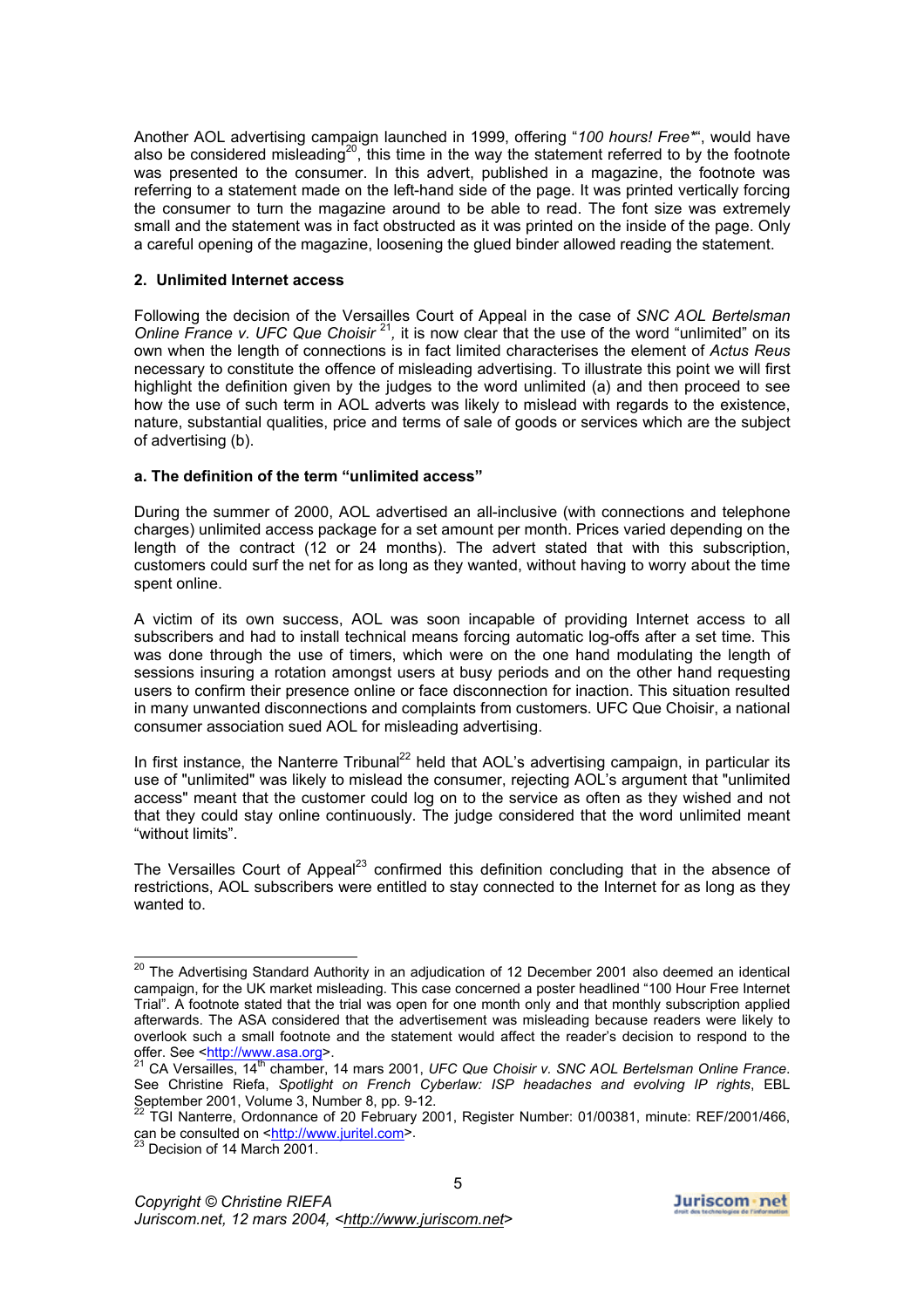However, in this case, the Appeal judge also decided that the "timers" limiting the duration of the connection could have positive impact on the consumer if they were used in times of total inaction only, i.e. when there is no traffic on both end. They could ensure the phone line to be free and more capacity allocated to active surfers.

He therefore controversially reformed the decision of the first judge on that point allowing AOL to keep using timers in situations where the line is unused by either parties. So whilst "unlimited" means "with no limits", once the line is completely silent, AOL is entitled to limit the use of the connection it provides.

## **b. Term likely to mislead on the existence, nature, substantial qualities, price and terms of sale of goods or services which are the subject of advertising**

The use of the term "unlimited" lead the consumer to believe that, in the ordinary meaning of the word, he or she would have access to the Internet with no restriction and would be able to go online at any time and for the length of time he or she chooses to. The fact that timers and other technical means where restricting this potential use was misleading. Should AOL wish to offer the possibility to connect how many times as the consumer wants but not for as long as he or she wishes to, it should have done so by rephrasing the advert. Since the advert was claiming offering unlimited access, it was misleading with regards to the existence, the nature and the substantial qualities of the service.

Also, since it was claiming a certain price for the facility of unlimited access, the advert was misleading consumers who were to receive a restricted service for a price they thought represented an unlimited service. Having known about the restrictions, consumers may not have been willing to pay such a price. The terms under which the service was provided were also erroneous since the terms and conditions did not mention those possible restrictions in service use.

The material element necessary to realise the offence was therefore more than satisfied<sup>24</sup> and the advert rightly qualified as misleading. This was of course, if the existence of the *Means Rea* attached to the offence was to be established.

## **II. The** *Means Rea* **in misleading adverts for Internet access**

With regards to *Means Rea*, the offence of misleading advertising has evolved drastically in French law over the last 40 years. First conceived as an offence for false advertising by the Act of 2 July 1963, it required the demonstration of an intention to deceit and the advertiser's bad faith had to be established. With article 44 of the Royer Act of 27 December 1973, the offence became one of misleading advertising, rendering such demonstration redundant once the offence was constituted if the materiality of the offence could be proven.

Since 1994, a radical reform of the French penal code has disposed of the category of material crimes, constituted by the only demonstration of the existence of the facts, since it states that they are no crimes or offence without any intention to commit them. However, in cases where the law made dispositions there can be offences in case of recklessness, carelessness or deliberate endangerment of others.

In addition, article 339 of the Act of 16 December 1992 $^{25}$  relating to the entry into force of the New penal code in 1994, stated that all non-intentional offences that were reprehensible before the entry into force of the present law remain constituted in cases of recklessness, carelessness or deliberate endangerment of others, even if the law does not expressly make provisions to this effect.

<span id="page-5-0"></span><sup>&</sup>lt;sup>24</sup> As we previously mentioned, only one of the listed criteria is necessary to characterise the offence. We had here 4 criteria fulfilled.

<span id="page-5-1"></span><sup>25</sup> Loi number 92-1336 of 16 December 1992 relating to the entry into force of the new penal code and to the modification of certain penal law and procedural clauses necessary by this entry into force, JO 23 December 1992.